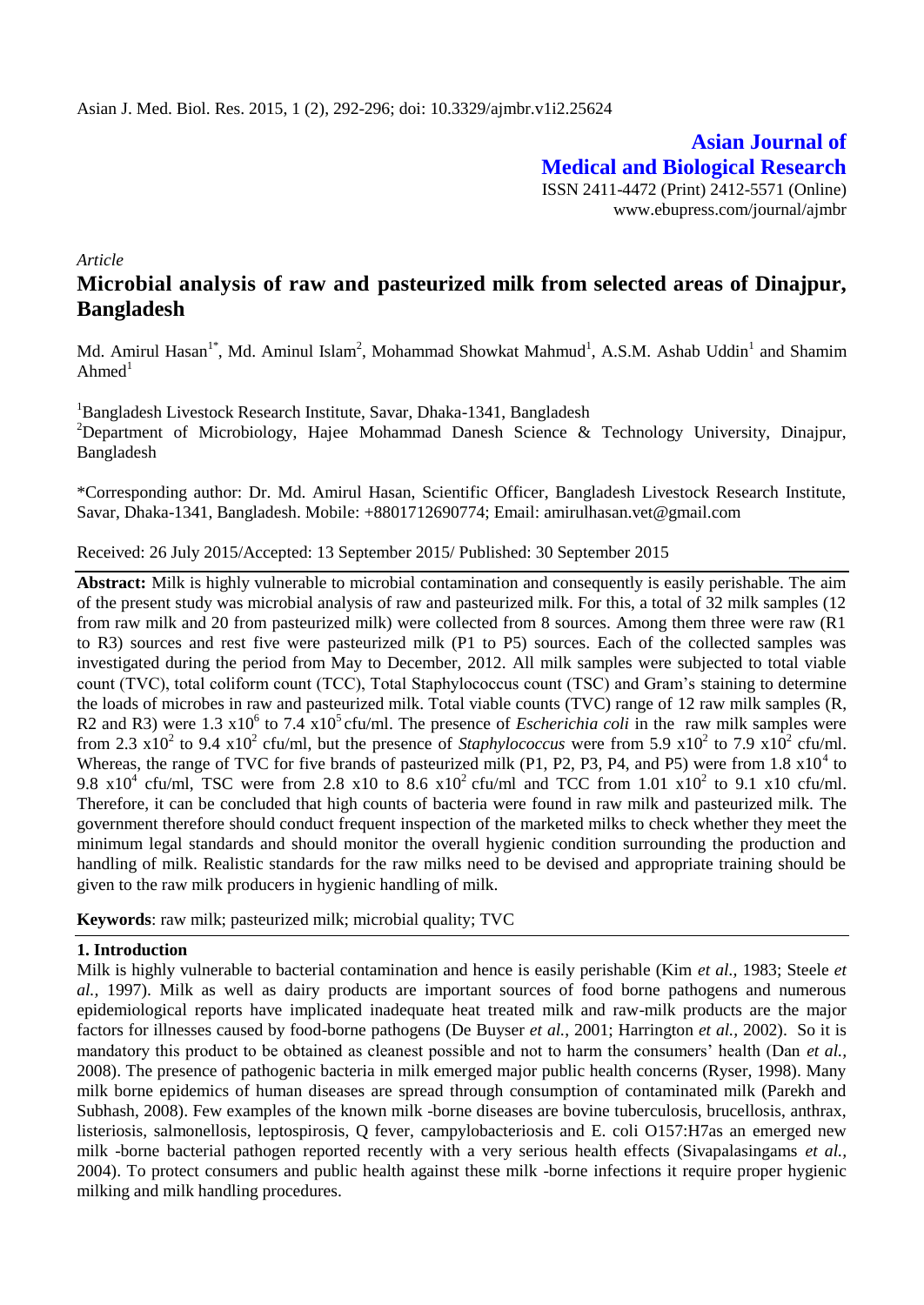Common bacteria reported to be isolated from milk include *Staphylococcus* spp., *Listeria* spp., *Salmonella* spp., *E. coli*, *Campylobacter* spp., *Mycobacterium* spp., *Brucella* spp., *Coxiella burnetii*, *Yersinia* spp., *Pseudomonas aeroginosa* and *Corynebacterium ulcerans*. Others are *Proteus* spp., *Leptospira* spp., Clostridium spp., *Streptococcus* spp, *Klebsiella* spp., *Enterobacter* spp. and *Bacillus* spp. (Shirima *et al*., 2003; Sivapalasingams *et al.,* 2004; Al-Tahiri, 2005;

Milk is a perishable product and an ideal medium for the growth of a wide variety of bacteria (Parekh and Subhash, 2008).When it is secreted from a healthy udder, raw milk contains only a very few bacteria of about 500 to 1,000 bacteria per milliliter (Omore *et al.,* 2005; Pandey and Voskuil, 2011). After milking enviromental contamination occurs ,which in turns increases the total bacteria count up to 50,000 per ml or may even reach several millions bacteria per milliliter (Pandey and Voskuil, 2011). That count level indicates a very poor hygienic standard of milk during milking a nd handling or milk of a diseased animal. The presence of coliform bacteria particulary *E. coli* in raw milk is an indicator of feacal contamination which implies poor hygienic conditions and unsanitized environment since these bacteria are of faecal origin.

In developing countries, most of the milk is produced by mallholder farmers dominated by local herds of cattle (Pandey and Voskuil, 2011). Their milking units are widely distributed throughout in rural areas with a poor infrastructure, while most of the markets and customers are in urban areas. Therefore, the need for good hygienic practices and a streamlined collection, handling and transport system is important but has been always a challenge (Pandey and Voskuil, 2011). However, milk contains a natural inhibitory system or temporary germicidal or bacteriostatic properties which prevents a significant rise in the bacteria count during the first 2 - 3 hours (Swai and Schoonman, 2011; Pandey and Voskuil, 2011 ). Thus the evaluation of microbial quality in milk is vital. The aim of the present study was conducted to investigate occurrence and microbial load in raw and pasteurized milk and also compare among different brands of pasteurized milk.

# **2. Materials and Methods**

# **2.1 Study area**

The study was conducted during the period from May to December, 2012. The milk samples were collected from different retail markets and farm house of Dinajpur area, Bangladesh.

# **2.2. Collection of sample**

A total of 32 milk samples were collected from 8 sources. 12 raw milk samples from three sources (designated as R1 to R3) of local dairy farm, remaining 20 samples from five (P1 to P5) sources of different commercial packaged pasteurized milk were selected for this study. Aseptic techniques were strictly maintained during sample collection. Raw milk samples were collected in sterile glass bottle and packaged pasteurized milk were in sterial containers which were kept cool in ice boxes and immediately transported to the microbiology laboratory of Hajee Mohammad Danesh Science and Technology University, Bangladesh.

# **2.3. Sample processing and isolation of microbes**

Prior to taking samples, milk containing bottle and packet were held firmly and shaken thoroughly for proper mixing of the milk samples. To get milk the packed was cut open with the help of sterile scissors. The cut is so made obliquely at one of the corners that there is sufficient opening for the sterile pipette to enter easily into the pasteurized milk inside. To obtain countable plate with individual colonies the samples were diluted using simple 1/10 dilutions. For a 1/10 dilution 1 part sample was added to 9 parts diluents (Distilled water) then mixed thoroughly. A series of dilutions was made as desired, and from one or more of these dilutions, known amounts were inoculated in an agar by pour plate techniques.

# **2.4. Identification of microbes**

The forgoing prepared milk samples were bacteriologically examined in order to determine the total viable count (TVC), total coliform count (TCC), and total Staphyloccus count (TSC) on plate count agar (PCA), MacConkey agar (MCA) and Staphylococcus agar no-110 media, respectively. Plates exhibiting colonies were counted. The average number of colonies in a particular dilution was multiplied by the dilution factor to obtain the total count. The total count was expressed as the number of organism of colony forming units per ml (CFU/ml) of samples according to ISO (1995). All the data obtained during the study were analyzed statistically.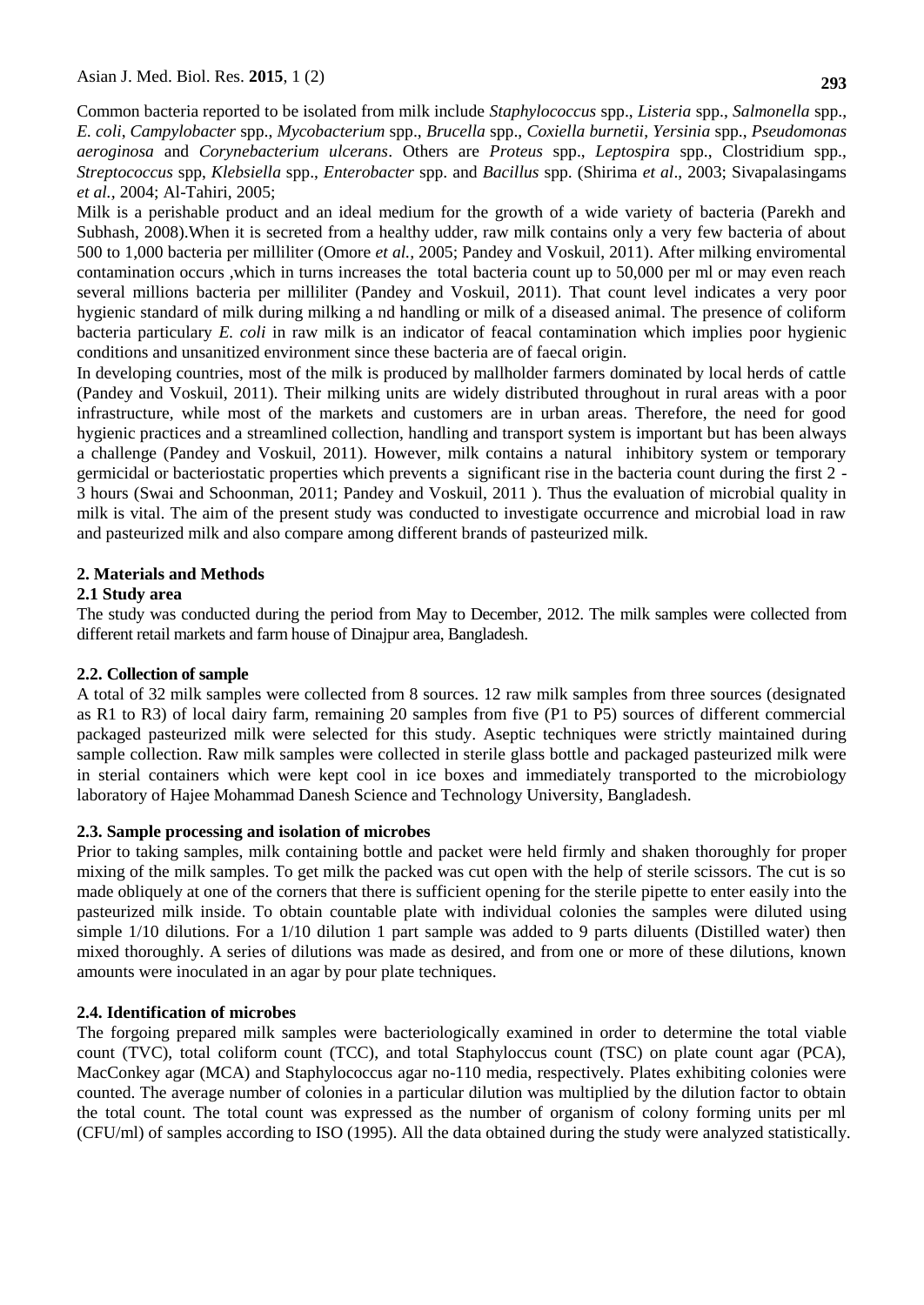### **2.5. Statistical analysis**

Data on the total viable count, coliform and staphylococcal count/ml of collecting sample from each point were subjected to Chi-Square Test using Microsoft Excel 2007 program. Significant differences of the data were established by least significant difference at the 5% level of significance.

# **3. Results**

A total of 32 liquid milk samples, 12 raw milk samples from dairy farm, chilling center and local market denoted as R1, R2 and R3, respectively with 4 in each case and rest 20 pasteurized milk samples from different shops under specific brand name denoted as P1, P2, P3, P4 and P5 with 4 in each case too, were collected. The liquid milk samples were subjected to bacteriology laboratory of Hajee Mohammad Danesh Science and Technology University (HSTU) to determine the microbial load. The results of bacterial distribution in the collected samples are as follows.

# **3.1. Total viable count (TVC)**

Total Viable Count (TVC) of bacteria was carried out on plate count agar media using pour plate techniques. The results, presented in [Table](file:///D:/MS%202011/MS%20Thesis/Article/Milk/Physicochemical%20and%20Microbiological%20Quality%20of%20Raw,%20Pasteurized%20and%20UHT%20Milks%20in%20Shops.html%23t1) 1, showed that the average TVC (cfu/ml) were 7.4  $x10^5$  (log5.87), 1.3  $x10^6$  (log 6.13) and 1.9  $x10^6$  (log 6.29) for raw milks collected from different sources, R1, R2 and R3, respectively. The counts for pasteurized milk samples, P1, P2, P3, P4 and P5 were  $9.8 \times 10^4$  (log  $4.99$ ),  $6.8 \times 10^4$  (log  $4.83$ ), 1.9  $x10^5$  (log 5.29), 1.8  $x10^4$  (log 4.27) and 5.3  $x10^4$  (log 4.72), respectively.

# **3.2. Total coliform count (TCC)**

The average measures of TCC (cfu/ml) of milk samples were 2.3  $\times 10^2$  (log 2.37), 2.6  $\times 10^2$  (log 2.42) and 9.4  $x10<sup>2</sup>$  (log 2.97) for raw milks collected from different sources, R1, R2 and R3, respectively (Table 1). The results for pasteurized brand milks, P1, P2, P3, P4 and P5 were 1.6  $x10^2$  (log2.21), 9.1  $x10$  (log 1.9), 3.4  $x10^2$  $(\log 2.54)$ , 0 and  $1.01 \times 10^2$  (log 2.00).

# **3.3. Total staphylococcal count (TSC)**

Staphylococcus agar no-110 medium was used for the enumeration of total staphylococcal count (TSC) in the milk samples. In the raw milks the TSC (cfu/ml) were 7.9  $x10^2$  (log 2.90), 5.9  $x10^2$  (log 2.77) and 6.1  $x10^2$  (log 2.78) for R1, R2 and R3, respectively. The values of TSC (cfu/ml) of pasteurized milks were 8.6  $\times 10^2$  (log 2.93), 6.4 x10<sup>2</sup> (log 2.81), 4.4 x10<sup>2</sup> (log 2.64), 8.5 x10<sup>2</sup> (log 2.93) and 2.8 x10<sup>1</sup> (log 1.44) for P1, P2, P3, P4 and P5, respectively.

# **3.4. Microscopic examination**

In Gram's staining under microscope, smears from plate count agar, MacConkey agar and Staphylococcus agar no-110 Medium were examined. In case of PCA, there were presence of both Gram's positive and Gram's negative organisms with different arrangements. From MCA, Gram's negative, pink color, mostly rood shape organisms were revealed. For Staphylococcus agar no-110, Gram's positive, violet color, short cocco-bacilli or rod were found within bundles and singly arranged.

|                       | <b>Sources</b><br>of Milks | <b>Numbers</b><br>of Tested | <b>Total Viable Count/ml</b> |            | <b>Total Coliform</b><br>Count/ml |            | <b>Total Staphylococcus</b><br>count/ml |             |
|-----------------------|----------------------------|-----------------------------|------------------------------|------------|-----------------------------------|------------|-----------------------------------------|-------------|
|                       |                            | <b>Sample</b>               | cfu/ml                       | Log10      | cfu/ml                            | Log10      | cfu/ml                                  | Log10       |
|                       | R <sub>1</sub>             | 4                           | $7.4 \times 10^{5}$          | 5.87215627 | $2.3 \text{ x}10^2$               | 2.37199091 | $7.9 \times 10^{2}$                     | 2.901730692 |
|                       | R <sub>2</sub>             | 4                           | $1.3 \times 10^{6}$          | 6.13273984 | $2.6 \times 10^{2}$               | 2.42813479 | 5.9 $x10^2$                             | 2.770852012 |
|                       | R <sub>3</sub>             | 4                           | $1.9 \times 10^{6}$          | 6.29501701 | 9.4 $x10^2$                       | 2.97312785 | 6.1 $x10^2$                             | 2.788875116 |
| Level of Significance |                            |                             |                              | ***        |                                   | <b>NS</b>  |                                         | <b>NS</b>   |
|                       | P <sub>1</sub>             | 4                           | $9.8 \times 10^{4}$          | 4.99343623 | $1.6 \times 10^{2}$               | 2.218798   | $8.6 \times 10^{2}$                     | 2.938894818 |
|                       | P <sub>2</sub>             | 4                           | $6.8 \times 10^{4}$          | 4.83537345 | $9.1 \times 10$                   | 1.95904139 | 6.4 $x10^2$                             | 2.810736437 |
|                       | P <sub>3</sub>             | 4                           | $1.9 \times 10^5$            | 5.29003461 | $3.4 \times 10^{2}$               | 2.54157924 | 4.4 $x10^2$                             | 2.64615857  |
|                       | P <sub>4</sub>             | 4                           | $1.8 \times 10^{4}$          | 4.27760921 | $\Omega$                          | 0          | $8.5 \times 10^{2}$                     | 2.933234129 |
|                       | P <sub>5</sub>             | 4                           | 5.3 $x10^4$                  | 4.72733789 | $1.01 \times 10^{2}$              | 2.00432137 | $2.8 \times 10^{1}$                     | 1.447158031 |
| Level of Significance |                            | ***                         |                              | <b>NS</b>  |                                   | <b>NS</b>  |                                         |             |

# **Table 1. The average counts of TVC, TCC and TSC in raw and different brands of pasteurized milk.**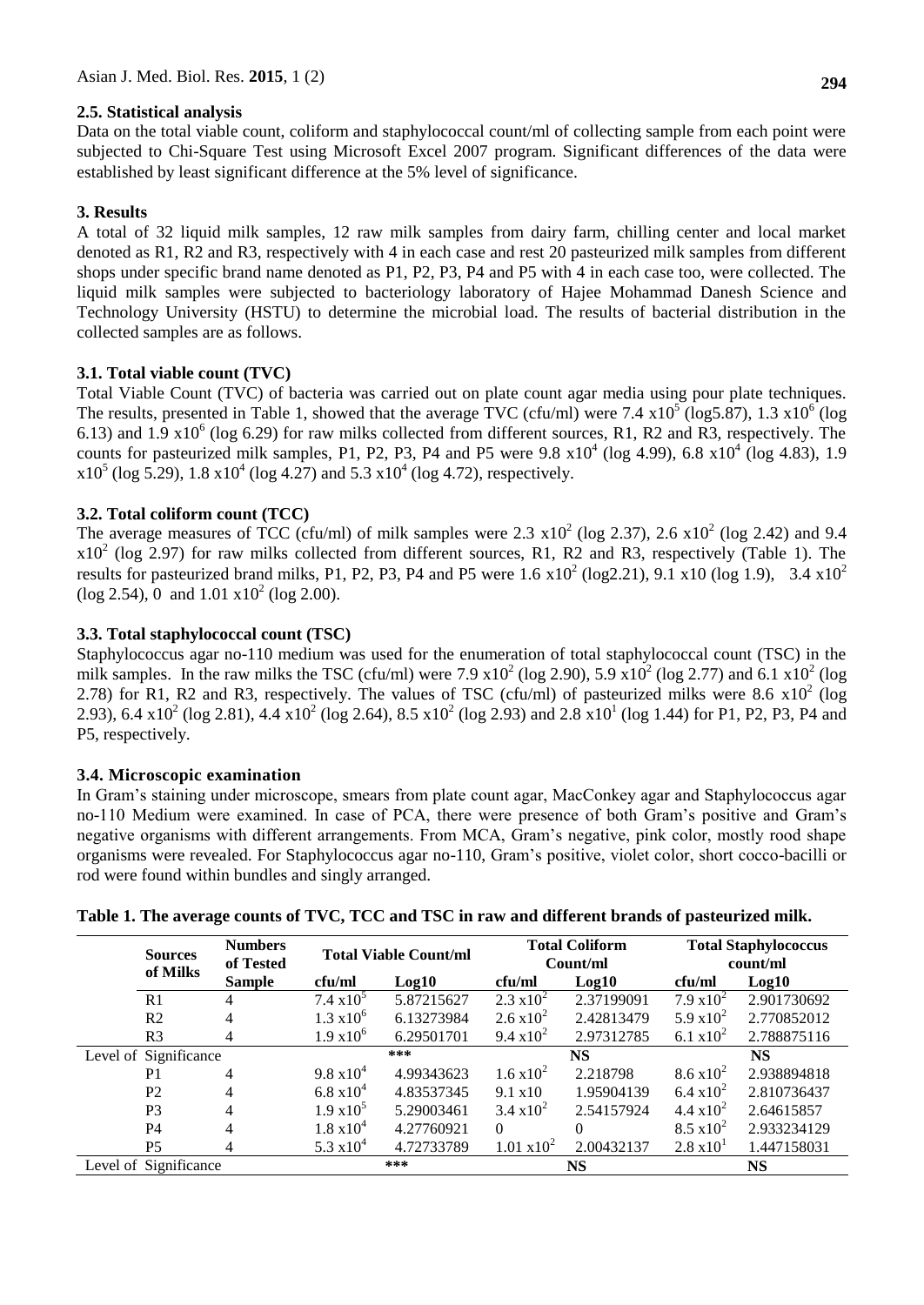#### **4. Discussion**

The investigation on microbial analysis of raw and different brands of pasteurized milk was conducted to evaluate milk samples obtained from two important sources viz., raw and pasteurized milk. PCA, MCA and Staphyloccocus agar no-110 were used for the enumeration of bacteria from milk in agreement with other workers (Mhone *et al.*, 2011; Hossain *et al*., 2010). The study revealed that the total viable counts (TVC) for raw milk were ranges from Total viable counts (TVC) range of 12 raw milk samples (R1, R2 and R3) were 1.3  $x10^6$  to 7.4  $x10^5$  cfu/ml. The presence of *Escherichia coli* in the raw milk samples were from 2.3  $x10^2$  to 9.4  $x10^2$  cfu/ml, but the presence of *Staphylococcus* were from 5.9  $x10^2$  to 7.9  $x10^2$  cfu/ml. Whereas, the range of TVC for five brands of pasteurized milk (P1, P2, P3, P4, and P5) were from 1.8  $x10^4$  to 9.8  $x10^4$  cfu/ml, TSC were from 2.8 x10 to 8.6 x10<sup>2</sup> cfu/ml and TCC from 1.01 x10<sup>2</sup> to 9.1 x10 cfu/ml., with an average of 1358333 cfu/ml which is corresponding to the findings of Dan (2008). The average count (cfu/ml) for pasteurized milk was observed in samples belong to P1-9.8  $x10^4$  (log 4.99), P2-6.8  $x10^4$  (log 4.83), P3-1.9  $x10^5$  (log 5.29), P4-1.8  $x10^4$  (log 4.27) and P5-5.3  $x10^4$  (log 4.72). It was evident from the result that the average TVC count was nearly matched to Lingathorni (2009). Average counts for *E. coli* in raw milk samples were 481 cfu/ml where as in pasteurized milk *E. coli* counts for P-1,P-2,P-3,P-4, P-5 were  $1.6 \times 10^2$  cfu/ml (log2.21), 9.1 x10 (log 1.9) cfu/ml, 3.4 x10<sup>2</sup> cfu/ml (log 2.54), 0 and 1.01 x10<sup>2</sup> cfu/ml (log 2.00), respectively. Total Staphylococcal count in the raw milks ranged from 5.9  $x10^2$  to 7.9  $x10^2$  cfu/ml. These counts were less than the findings of Ghose and [Maharajan \(2002\) w](javascript:;)here the mean Staphylococcal counts were  $4.7x10^6$  cfu/ml in raw milk but higher than that of Srairi *et al.* [\(2006\) w](javascript:;)here TSC ranged from <30 cfu/ml. In contrast to different recommended standard for milk foods, sanitary condition of milks sample used for this study were not satisfactory. United State standards recommended, each ml of [raw milk](http://www.scialert.net/asci/result.php?searchin=Keywords&cat=&ascicat=ALL&Submit=Search&keyword=raw+milk) for pasteurization must have less than  $3x10^5$  cfu/ml (Coast *et al.,* 2004; Heinemann *et al.*, 1999). Unfortunately, the results of TVC ranged from 1.3  $x10^6$  to 7.4  $x10^5$  cfu/ml is almost far greater than the United State standard. The bacteria count in the pasteurized milk samples ranged from 1.8  $x10<sup>4</sup>$  to 9.8  $x10<sup>4</sup>$  cfu/ml, much higher than that recommended by BSTI and USPHS, i.e., not exceeding 20,000 cfu/ml [\(BSTI, 2002;](javascript:;) [Jay, 2003\)](javascript:;). The reason for high bacteria count in the pasteurized milks may include defective pasteurization machinery, survival of pasteurization and post-pasteurized contamination such as poor processing and handling conditions and/or poor worker hygiene. Coliforms are considered as indicator organisms because their presence in food indicates some form of contamination. The coliforms standards for Grade 'A' pasteurized milk and milk products should not be over 10/ml (BSTI, 2000) and for certified pasteurized milk should not be over 1/ml. The present investigation however reported significantly high coliforms count than that recommended by BSTI (2002). *E. coli* causes severe diarrhea in newborns and adolescents and originates from mastitis (Kornalijnslijper *et al.,* 2004). However, the raw and pasteurized milk of this study are not only top grade but also some kinds of them are unusable. In consideration of comparative figure of microbial load in the best quality raw milk to different brands of Pasteurized milk, all pasteurized milk contained lower TVC count. For TCC the P-3 brands pasteurized milk contain higher count than the best quality raw milk. In case of *Staphylococcus* count surprisingly P-1, P-2, P-4 contain high bacteria count than raw milk sample.

#### **5. Conclusions**

It was concluded from the study that microbial loads of raw milk were not satisfactory. Therefore, it could be assume that the handler of raw milk do not maintain good personal hygiene. All most all brands of pasteurized milk tested in this study were of low quality based on BSTI standard. Presence of *E. coli* and *Staphylococcus* spp. were of public health concern. Government therefore should conduct frequent inspection of the marketed milks to check whether they meet the minimum legal standards and should monitor the overall hygienic condition surrounding the production and handling of milk. Realistic standards for the raw milks need to be revised and appropriate training should be given to the raw milk producers in hygienic handling of milk.

#### **Conflict of interest**

None to declare.

#### **References**

Al-Tahiri R, 2005. A comparison on microbial conditions between traditional dairy products sold in Karak and same products produced by modern dairies. Pak. J. Nutri., 4: 345-348